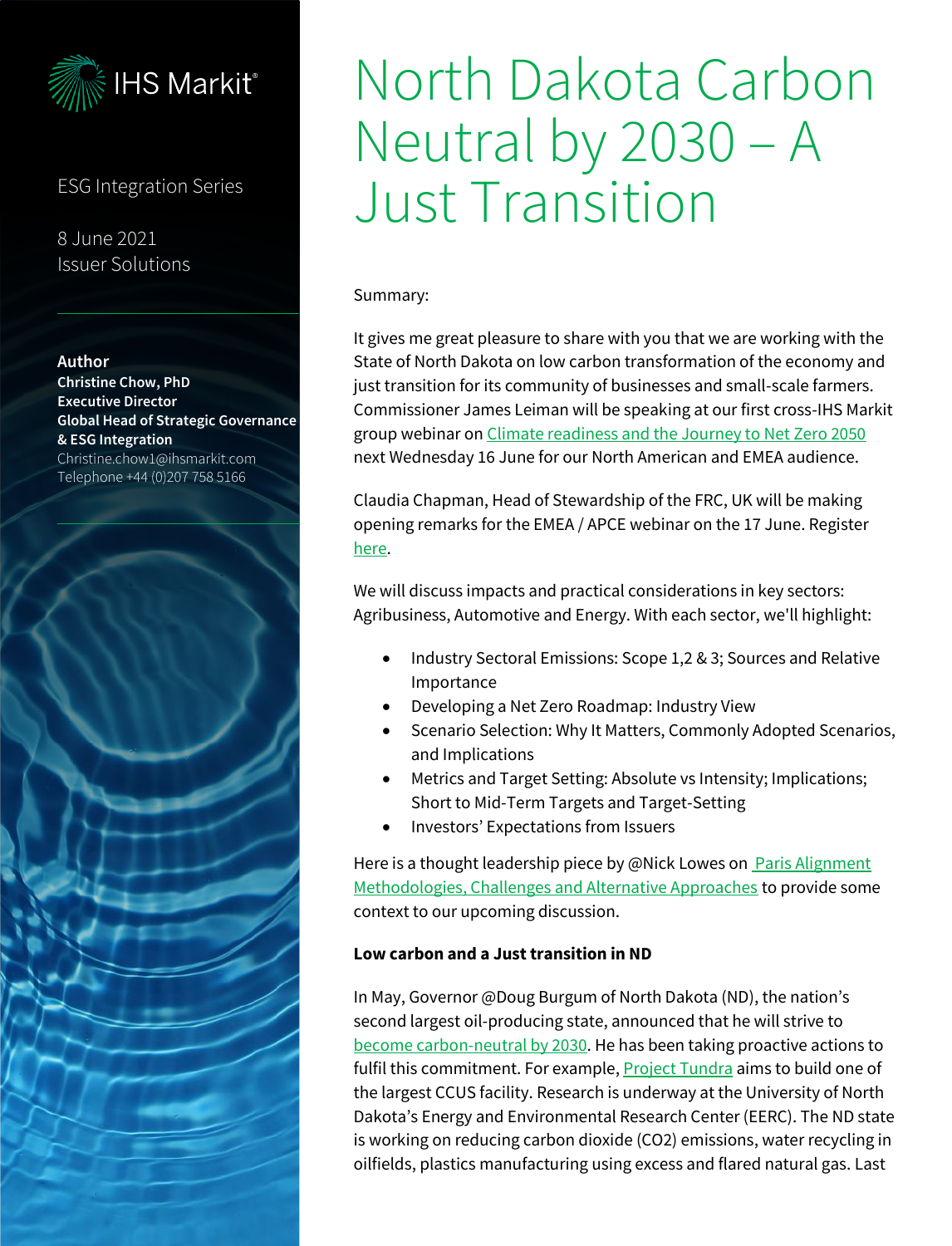week, ND state announced partnership with Bakken energy and Mitsubishi power to create [a blue hydrogen hub,](https://www.governor.nd.gov/news/burgum-joins-bakken-energy-mitsubishi-power-announcing-partnership-create-hydrogen-hub-nd) composed of facilities that produce, store, transport and consume clean hydrogen. It will be connected by pipeline to other clean hydrogen hubs being developed throughout North America.

Besides energy, agriculture is another dominant sector in the state's economy, composed of 30,000 farmers and ranchers producing commodities such as corn, wheat and cattle (Figure 1)

Figure 1: North Dakota Agribusiness Products

| <b>Item</b>                      | <b>Farms</b> | Sales (\$1,000) | <b>Percent of</b><br><b>Total Sales</b> |
|----------------------------------|--------------|-----------------|-----------------------------------------|
| Soybeans                         | 8,395        | 2,113,612       | 25.7                                    |
| Corn                             | 6,103        | 1,409,445       | 17.1                                    |
| Wheat                            | 8,197        | 1,348,366       | 16.4                                    |
| Cattle and Calves                | 8,335        | 1,295,654       | 15.7                                    |
| Other Crops and Hay              | 6,218        | 356,019         | 4.3                                     |
| Vegetables, Melons, and Potatoes | 255          | 240,415         | 2.9                                     |
| Barley                           | 1,468        | 124,484         | 1.5                                     |
| Hogs and Pigs                    | 182          | 79,242          | 1.0                                     |

# North Dakota Market Value of Ag Products Sold, 2017

Soybeans had the highest market value of agricultural products sold with nearly 26 percent of the total sales in 2017. All crops combined accounted for 81 percent of the total.

#### Source[: USDA](https://www.usda.gov/media/blog/2019/08/23/north-dakota-agriculture-one-word-diverse#:~:text=In%202017%2C%20North%20Dakota%20led,%2C%20all%20wheat%2C%20and%20sunflowers.)

To support low carbon transition and to attract sustainable capital for businesses in the state requires consideration of the upstream and downstream industries, supplier financing opportunities, improving disclosure of ESG metrics and technologies of connected industries.

Themes such as sustainable farming technologies, carbon neutral fertilizers (green ammonia), soil rehabilitation technologies and responsible diary will attract capital from investors.

On the other hand, investors will need education on natural capital net impact of the diary business, based on insights fro[m The Economist](https://events.economist.com/sustainability-week/agenda/)  [Sustainability Week: Emissions and the Race to NetZero](https://events.economist.com/sustainability-week/agenda/) (Figure 2 and 3)

Figure 2: US Diary's Environmental Stewardship Goals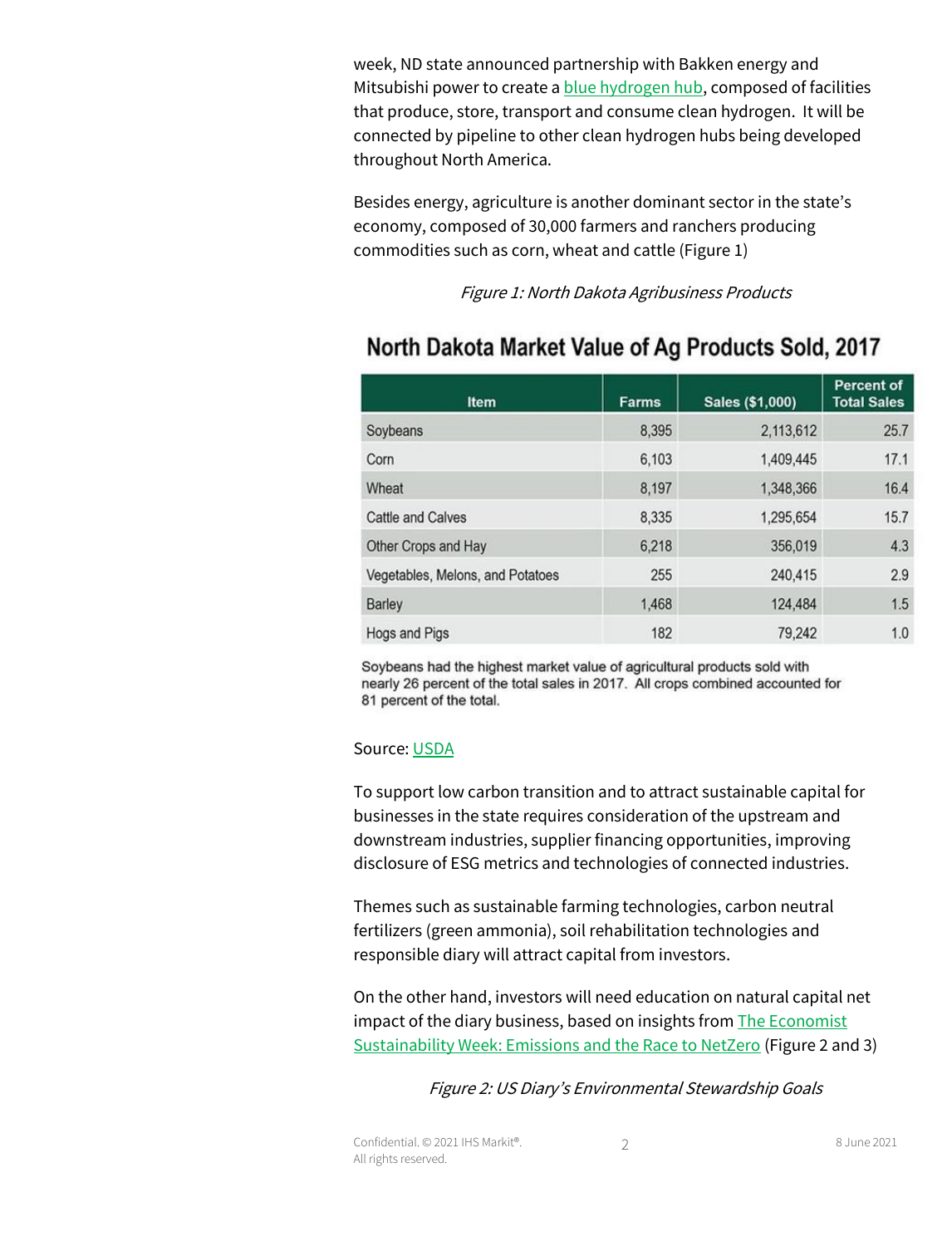

Figure 3: dairy's Power and Promised



We are proud to b[e awarded a mandate](https://apps.nd.gov/csd/spo/services/bidder/displaySolicitation.htm?solNo=110.7-21-014) to support North Dakota state in its journey to carbon neutral by 2030. It was a collaborative effort across different industry expert groups covering energy, agribusiness, sustainable finance, issuer solutions, economics and country risk (ECR) teams. Expertise comes together contributing diverse perspectives and skill sets to a just and fair transition, focusing on creating sustainable jobs, a healthy society and a robust economy that is future-fit.

Note: The views expressed in this article are personal and do not represent those of people, institutions, or organisations that the author may be associated with in professional or personal capacity, unless explicitly stated. The opinions and references expressed in this article are not intended to be investment advice and should not be considered as investment recommendation.